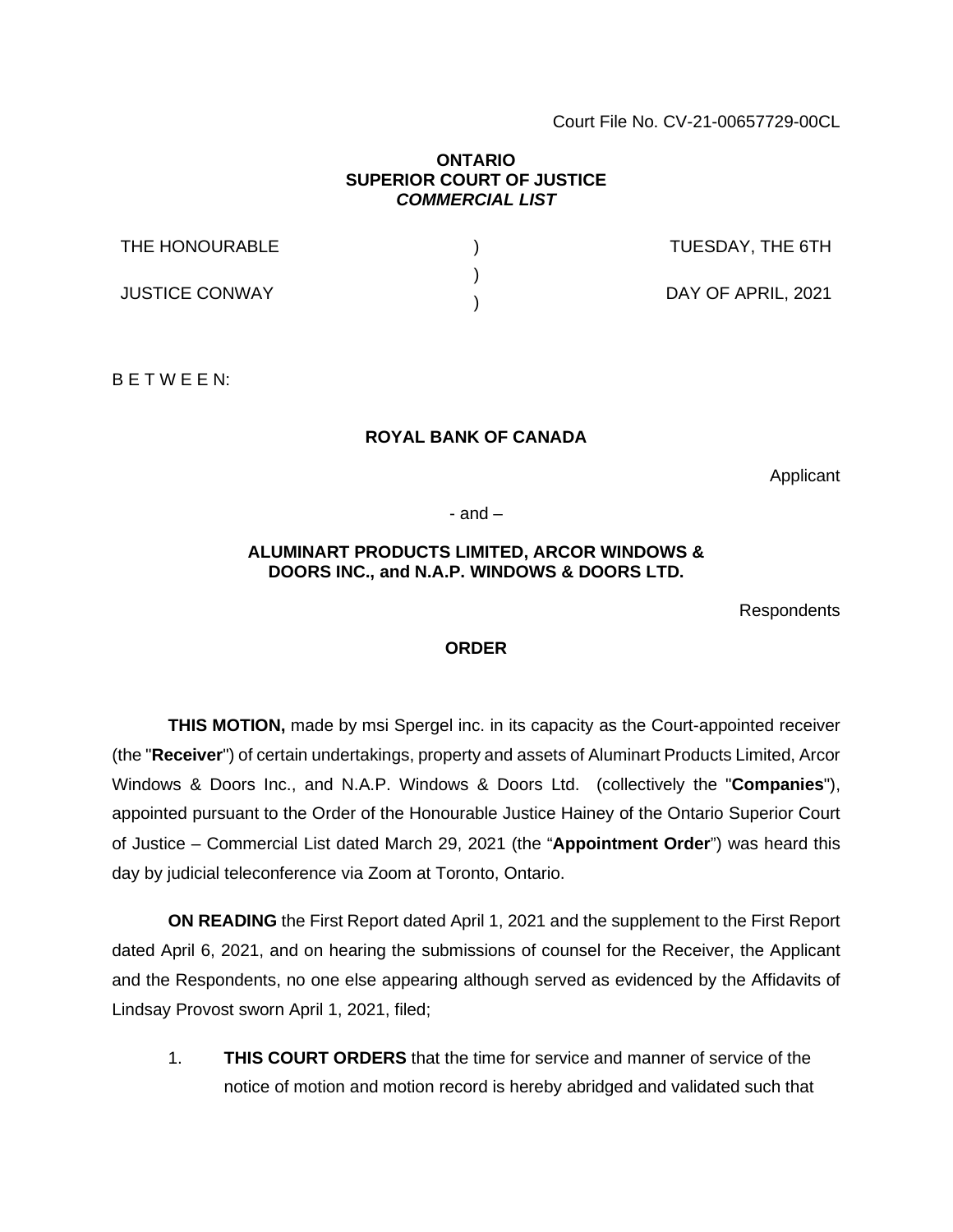the motion is properly returnable on this date, and hereby dispenses with further service thereof.

- 2. **THIS COURT ORDERS** that the Respondents and their directors, including but not limited to, Cosimo Caccamo, Joseph Caccamo and Salvatore Caccamo (the "**Directors**"), shall immediately advise the Receiver of the location of the Property and Records (all as defined in the Appointment Order).
- 3. **THIS COURT ORDERS** that the Receiver shall be granted access to the property and premises known municipally as 2130 Williams Parkway, Brampton, Ontario ("**Williams Parkway**") or wherever the below tractors and trailers are located, to:
	- (i) Inspect the contents of the trucks and trailers delivered to Williams Parkway by 12794799 Canada Inc.
	- (ii) take possession of the property (including computers and servers) contained in such trucks and trailers if such property is subject to the Appointment Order.
- 4. **THIS COURT ORDERS** that any person having possession of the Property and Records shall immediately release and deliver the Property and Records to the Receiver and/or its agents.
- 5. **THIS COURT ORDERS** that the Sheriff, the police, or any other law enforcement entity of the applicable Ontario jurisdictions, including, without limitation, the Peel Regional Police (the "**Authorities**") shall, assist the Receiver in recovering the Property and Records, if in the Receiver's discretion same is required, and that the within Order shall be sufficient authority for the Receiver to request and receive the cooperation of the Authorities in the applicable jurisdiction and no further Order, Writ of other document shall be required.
- 6. **THIS COURT ORDERS** that this motion be set to a date following April 13, 2021, for the Receiver to report to the Court with respect to the Respondents' and the Directors' compliance with the within Order, and for the Receiver to request any further relief as may be appropriate.
- 7. **THIS COURT ORDERS** that the Receiver's First Report to the Court dated April 1, 2021, the supplement to the First Report dated April 6, 2021 and the activities and conduct of the Receiver as detailed therein are hereby approved.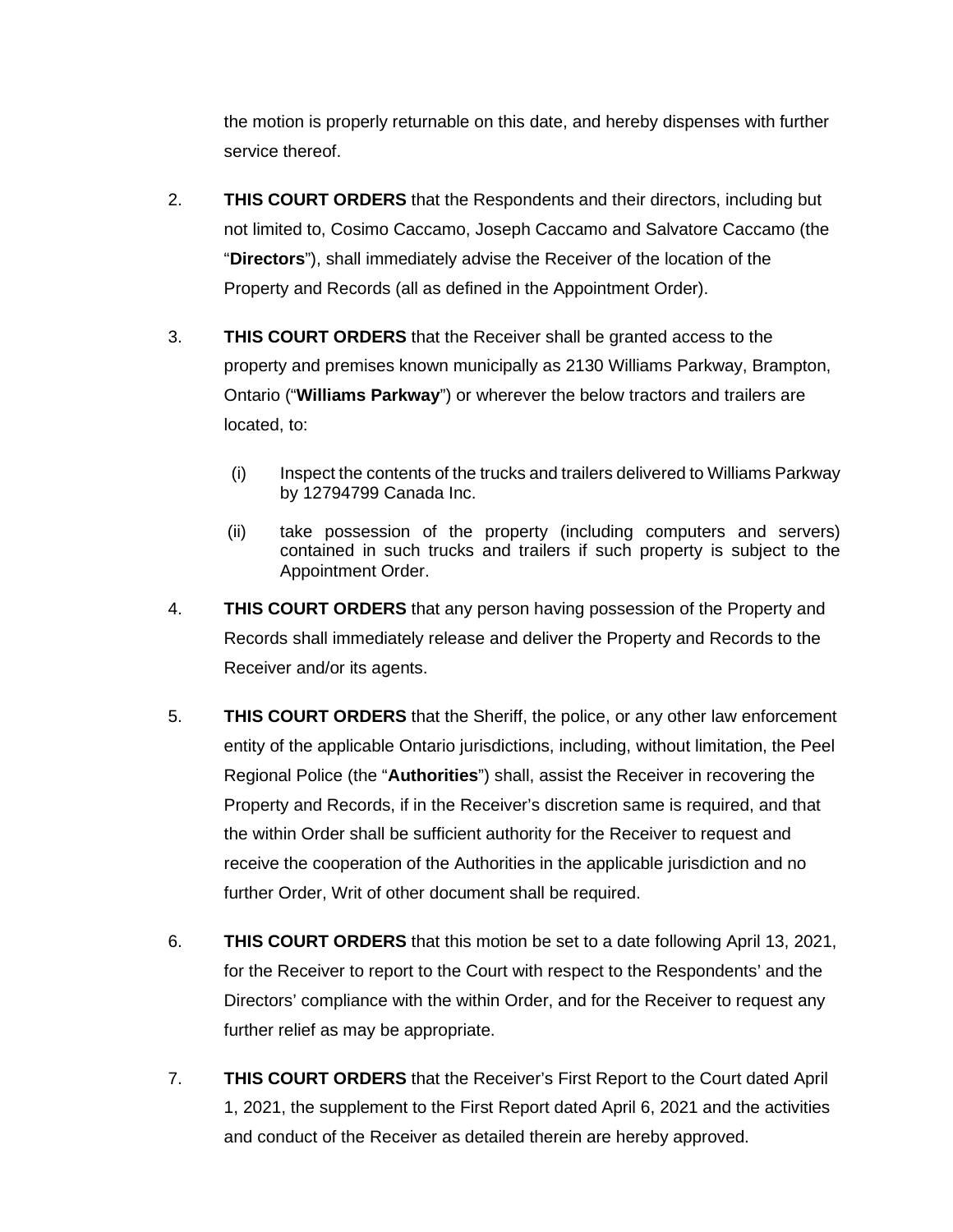**8. THIS COURT ORDERS** that this Order is effective from the date it is made without any need for entry and filing.

.

Coning

Justice, Ontario Superior Court of Justice